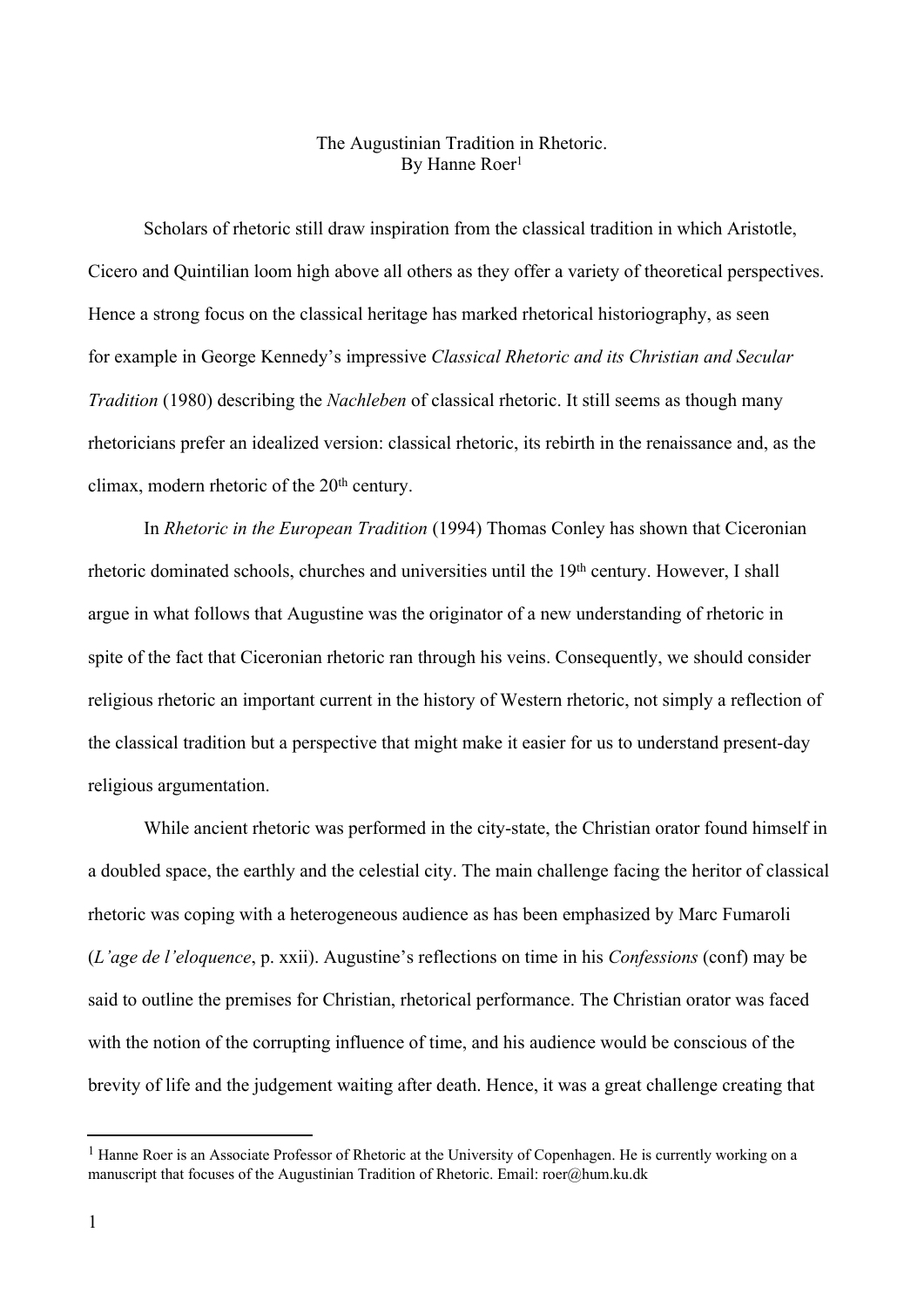feeling of presence, which is essential for successful communication.

Though Augustine says many negative things about rhetoric, his writings demonstrate his profound respect for this Classical liberal art. He worked as a teacher of rhetoric in Thagaste and Carthage (conf 4.2) but at the age of 29, he left for Rome where he successfully taught rhetoric, leading him to the position as official orator of Milan. Having heard of St. Ambrose's oratorical skills he went to hear him in order to study his technique but discovered that the formal qualities of St. Ambrose's oratorical skills were inextricably linked to the substance of his words, the Christian truth (conf 5.13-14). Disgusted at having to perform a panegyric speech the contents of which both he and the listeners knew to be untrue he gave up rhetoric at the time of his conversion.

The Latin rhetorical tradition, particularly the writings of Cicero and Quintilian, influenced Augustine deeply. Though they did not offer absolute moral standards, Cicero and Quintillian grounded their vision of rhetoric in a humanistic idealism. The ancient dilemma between the moral relativity and the cultivating power of rhetoric hence sets the frame for Augustine's reflections on rhetoric in his most important work dealing with persuasive language, *On Christian doctrine*, *De doctrina Christiana* (doctr. chr.), and in the smaller works, such as *On order*, *De ordine* (ord) and *On teaching catechumens*, *De catechizandis rudibus* (cat. rud.). For the interest of this essay, I will concentrate on his theoretical innovations and not necessarily his style of preaching.

In *Confessions,* Augustine developed the contours of a proper Christian rhetoric. Just like the preaching of Ambrose, it was characterized by an intimate relation between form, matter, thought, and words, excluding the treatment of oratorical skills as a purely formal technique. For Augustine, Christian truth was an important thing, the linguistic expression secondary, but powerful language may lead sinners onto the right path. In all of Augustine's reflections on rhetoric he took for granted the performative power of words, relying on their strength in guiding the thoughts and actions of the listeners. With the *Confessions* Augustine created an essentially Christian genre, the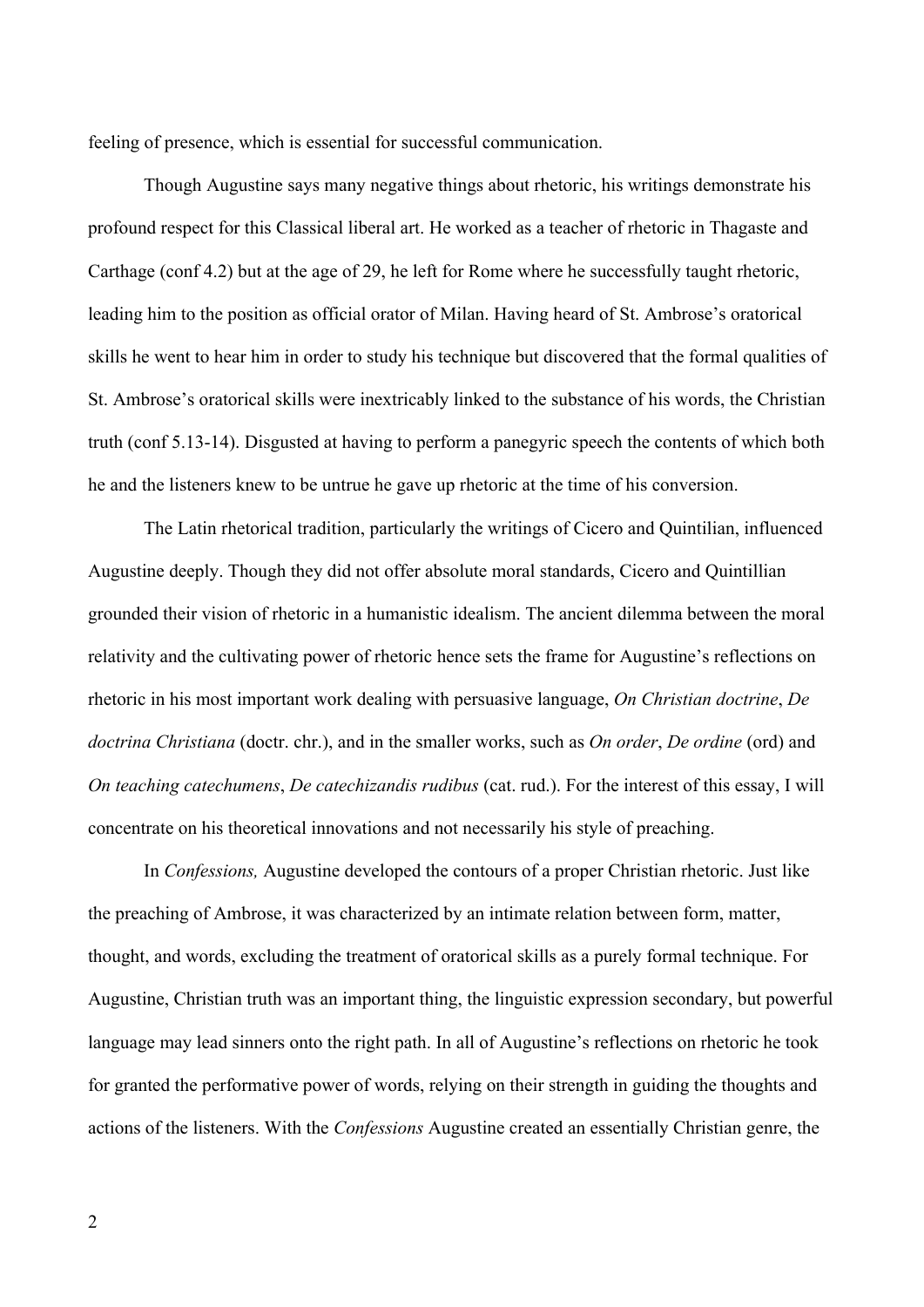inner dialogue so different from ancient literature in which the soul talks with God.

In addition, he also gives us also a vivid picture of the multi-ethnic and often uneducated audience facing the Christian orator. The Christian orator himself is not necessarily better educated and most likely found it difficult to understand the Bible, no less than communicating it, hence the urgent need for a new discipline of textual exegesis. *Confessions* is among many things the narrative about Augustine's own way towards reading the Scriptures and offers reflections on exegesis and allegory (books 11-13).

The need for instruction is illustrated by Augustine's most important work on rhetoric, *On Christian doctrine*. It consists of four books that fall into two main parts. Book 1-3 deal mainly with Christian doctrine and principles for interpreting the Bible, book 4 gives precepts for communicating the properly understood Christian doctrine. Augustine announces that his work is no manual of rhetoric (Book 4 1.2) but deals with the right treatment of the Scriptures (*tractatio scripturarum*), beginning with the books on the discovery of what to say, *de modo inveniendi* (1-3) and concluding with the fourth book on the ways of expressing this, *de modo proferendi*. Augustine's reinterpretation of rhetoric thus consists in replacing *inventio*, the ancient art of finding arguments pro et contra, with hermeneutics, i.e. the reading of Scriptures according to certain general rules. These are rather broad but not arbitrary as the result of the textual exegesis is given in advance (Pollmann 138-9). Augustine reinstalls rhetoric as a central social and political factor since reading texts and teaching Scriptures to others was essential in the new Christian society.

In Book 2, Augustine defines rhetoric as a value neutral discipline that may be used in order to promote god as well as bad. Classical rhetoric offers insights in efficient and functional language that are universal, such as stylistic elegance, expressions of esteem, clarity and brevity. He also compares the liberal arts to the Egyptian gold that the Jews brought with them when fleeing Egypt (Ex. 2:22), another way of disassociating rhetoric from its Classical past.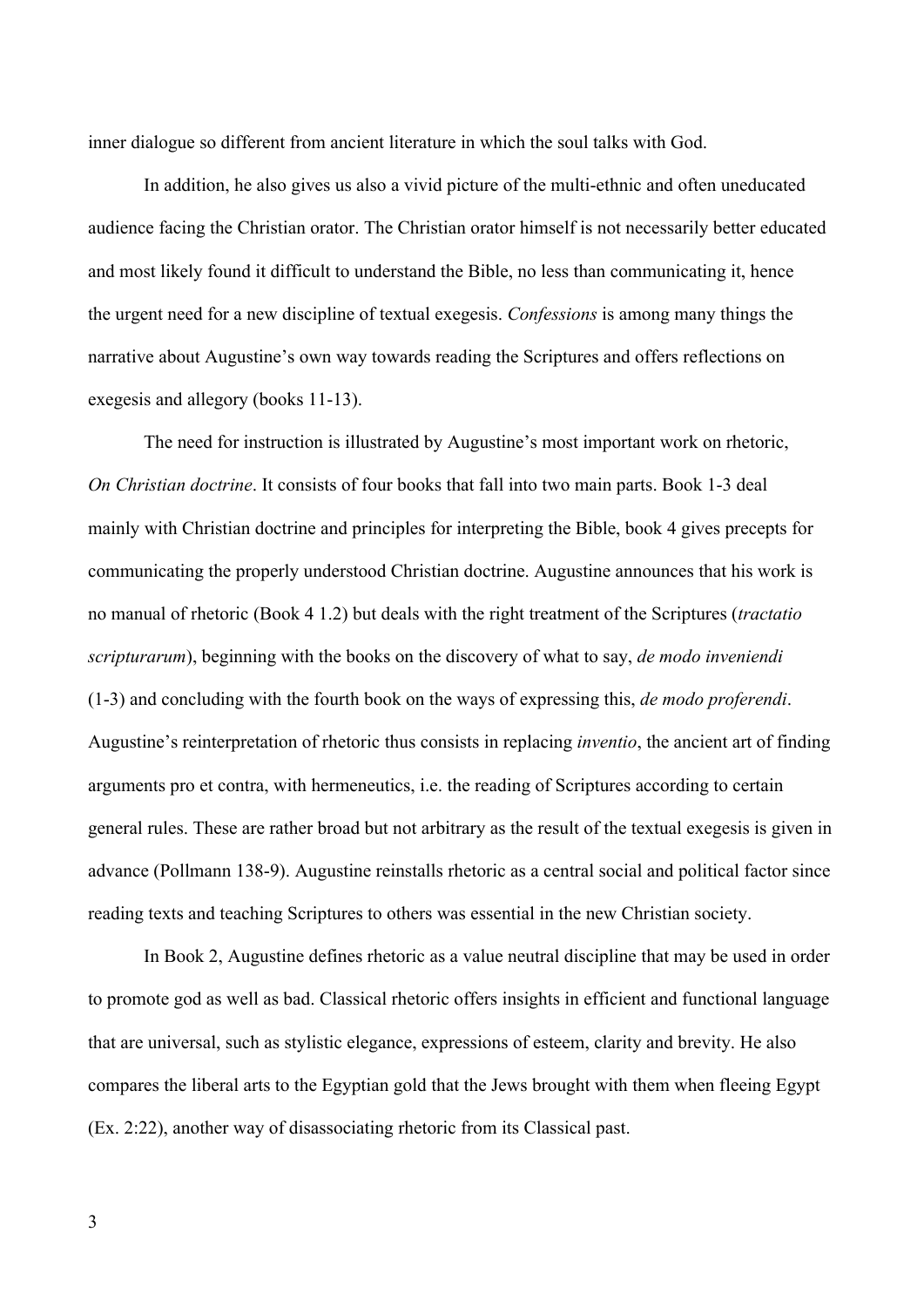In Book 4 Augustine treats many of the traditional issues of *elocutio*. He announces in the proem that he is not interested in the many rules regarding style and expression. Though eloquence is secondary, it is still essential as it has the power to sway the minds of the audience. The three offices of the orator consist of teaching, conciliating and moving. Augustine quotes Cicero for saying that an eloquent person should teach, please and persuade with the necessary means (4.12.28), but emphasizes that teaching (*docere*) the Scriptures in order to persuade the listeners is the most important task (4.14-31).

The most important innovation consists in Augustine's replacing of classical literature as model for imitation with the Scriptures, particularly St. Paul. He treats the Ciceronian theory of the three levels of style in great detail, low, middle and high (it takes up three-fourths of book 4), rejecting the idea that each style corresponds to different levels of subjects because everything concerning Christianity is important (*materia grandis*, 4.1836-37). He appreciates the effect of a grandiose *sermon* making people cry and act in accordance with faith (4. 24). Prayer is the most important preparation for the Christian orator, and the Christian, who knows who to perform but not to compose a speech, should deliver another person's sermon. Augustine thus transforms Classical rhetoric using terms and phrases from it, turning rhetoric into hermeneutics.

Historians of rhetoric agree that *On Christian doctrine* was so widely used in the following centuries that we may talk about an Augustinian tradition, alongside the Aristotelian and Ciceronian. According to Fumaroli, this Augustinian tradition ends in the 17<sup>th</sup> century when the Jesuit rhetoric of the Catholic revival flourished whereas Kennedy regards Fénelon as the final exponent of Augustinian rhetoric. Innovation in Christian rhetoric due to inspiration from Augustine is certainly most evident in the early Middle Ages and the 16<sup>th</sup> and 17<sup>th</sup> centuries, particularly in the Catholic counterreformation, but I do not believe that it is right to set a "last date" on this tradition (Roer forthcoming). Later on we do not find theoretical works such as Fénelon's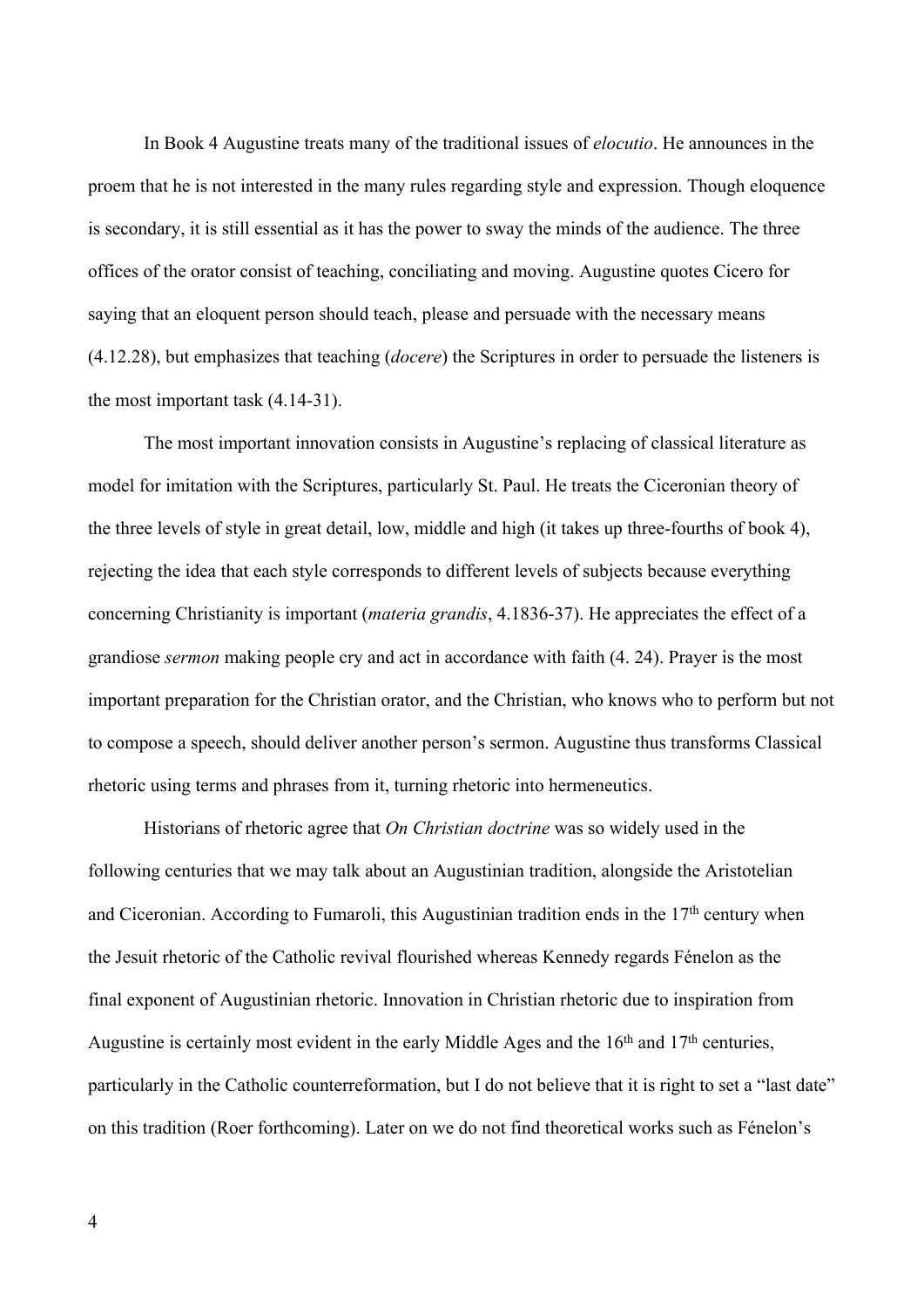*Dialoques sur l'éloquence en general et sur celle de la chaire en particulier* (written 1679 but published 1718) for the simple reason that there were hardly written any new, imaginative works on rhetoric in the later  $18<sup>th</sup>$  and in the  $19<sup>th</sup>$  century.

However, in schools and seminaries, especially in Italy, this Augustinian inspired rhetoric never died. In seminaries manuals of preaching, often titled "On divine/sacred eloquence", were used, and new ones were written. In modern rhetoric of the 20<sup>th</sup> century Augustine has also played a role as a main source of inspiration for Kenneth Burke (especially *The Rhetoric of Religion*, 1961), thus setting his mark on Burke's philosophy of forms and symbols. Even today, we find rhetorical manuals with prescriptions for the Christian orator, including reflections on the proper use of classical rhetoric that are clearly framed by Augustine's vision of rhetoric (D.S. Cunningham 1991, Otto 1999, L.L. Hogan and R. Reid 1999, J. M. Kay 2007). Christianity is centred on a word that became flesh, and Augustine showed how to materialize abstracts truths in language.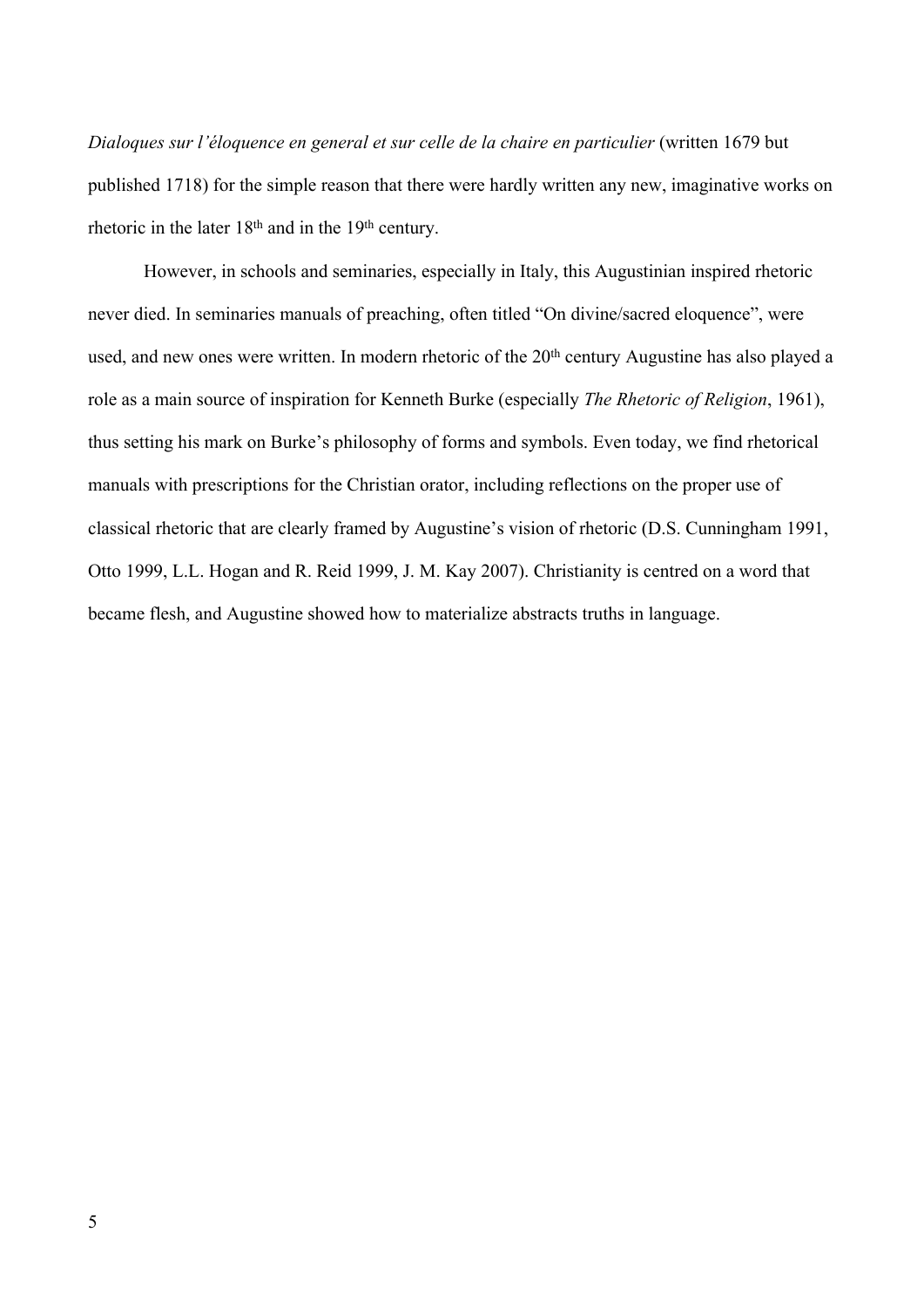## **Works cited**

Augustine, Aurelius. *The first catechetical instruction* / St. Augustine; Translated and annotated by Joseph P. Chrisopher. Westminster, Md.: Newman Press 1952.

- *Confessions*. *The works of Saint Augustine : A translation for the 21st century*, Part I, Books. John E. Rotelle, editor. Vol. 1. New York: New City Press, 1997.
- *De doctrina Christiana*. Translation Green, R.P.H. Oxford: Clarendon Press, 1995.
- *De ordine. L'ordre.* Oeuvres *de* Saint Augustin 4/2 : Dialogues Philosophiques / Jean Doignon. Paris: Institut d'Etudes Augustiniennes, 1997.

Translations of Augustine online, se <http://www.augustinus.it/links/inglese/index.htm>

Burke, Kenneth. *The Rhetoric of Religion. Studies in Logology*. Berkeley: University of Berkeley Press, 1970.

Cunningham, D.S., *Faithful Persuasion. In Aid of a Rhetoric of Christian Theology*. Notre Dame: Notre Dame University Press, 1991.

English, E.D. (ed.). *Reading and Wisdom: The 'De doctrina Christiana' in the Middle Ages*. Notre Dame: Notre Dame University Press, 1994.

Fénelon, Francois de Salignac de Mothe-. *Dialoghi sulla eloquenza. Introduzione, traduzione e note a cura di F. Cappa. Testo francese a fronte*. Rome 2003.

Otto, Gert. *Rhetorische Predigtlehre. Ein Grundriß*. Mainz: Matthias-Grünewald-Verlag, 1999. Pollmann, Karla. *Doctrina Christiana. Untersuchungen zu den Anfängen der christlichen Hermeneutik unter besonderer Berücksichtigung von Augustinus, De doctrina christiana*. Schweiz: Freiburg Uni.-Verlag, 1996.

Press, O.A. 'The Context and Argument of Aug.'s *De doctrina christiana*', in *Augustiniana* 31 (1981) 105-82.